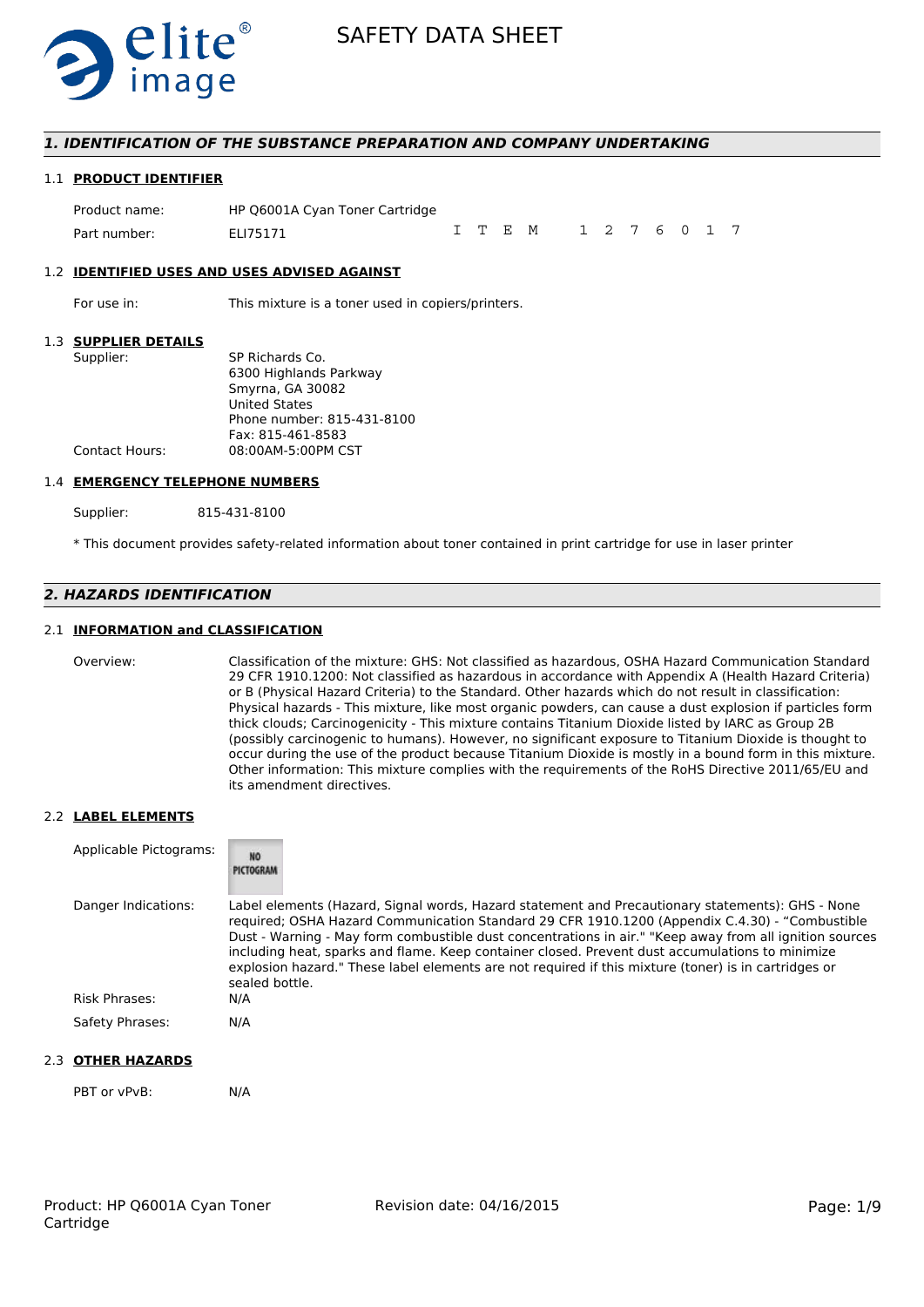

# *3. COMPOSITION / INFORMATION ON INGREDIENTS*

| Ingredients                   | <b>CAS number</b>   | Weight % | <b>OSHA</b><br><b>PEL</b> | <b>ACGIH</b><br><b>TLV</b> | Other                                                                                                                                                                                                                                                                                                                                                                                       |
|-------------------------------|---------------------|----------|---------------------------|----------------------------|---------------------------------------------------------------------------------------------------------------------------------------------------------------------------------------------------------------------------------------------------------------------------------------------------------------------------------------------------------------------------------------------|
| Styrene Acrylate<br>Copolymer | <b>TRADE SECRET</b> | 70-90    |                           |                            | TSCA listed/exempted: Yes                                                                                                                                                                                                                                                                                                                                                                   |
| Wax                           | <b>TRADE SECRET</b> | $5 - 15$ |                           |                            | TSCA listed/exempted: Yes                                                                                                                                                                                                                                                                                                                                                                   |
| Pigment                       | TRADE SECRET        | $3-10$   |                           |                            | TSCA listed/exempted: Yes                                                                                                                                                                                                                                                                                                                                                                   |
| Amorphous Silica              | 7631-86-9           | $<$ 5    |                           |                            | TSCA listed/exempted: Yes                                                                                                                                                                                                                                                                                                                                                                   |
| Titanium Dioxide              | 13463-67-7          | <1       |                           |                            | TSCA listed/exempted: Yes. Refer<br>to Section 8 for information on<br>exposure limits and Section 11 for<br>toxicological information. All the<br>substances in this mixture are<br>listed or exempted in the inventory<br>of TSCA (USA), AICS (Australia),<br>DSL (Canada), IECSC (China),<br>EINECS/ELINCS (EU), ENCS (Japan),<br>KECI (Korea), PICCS (Philippines)<br>and ECN (Taiwan). |

The Full Text for all R-Phrases are Displayed in Section 16 **COMPOSITION COMMENTS**

The Data Shown is in accordance with the latest Directives.

This section provides composition information for the toner powder contained in specially designed container inside of the print cartridge.

### *4. FIRST-AID MEASURES*

#### 4.1 **FIRST AID MEASURES**

#### 4.1.1 **FIRST AID INSTRUCTIONS BY RELEVANT ROUTES OF EXPOSURE**

| Inhalation:   | Provide fresh air immediately. If symptoms occur, seek medical advice.                                                                                |
|---------------|-------------------------------------------------------------------------------------------------------------------------------------------------------|
| Eye contact:  | Do not rub eyes. Immediately rinse with plenty of clean running water until particles are washed<br>out. If irritation persists, seek medical advice. |
| Skin contact: | Wash out particles with plenty of water and soap. If irritation develops, seek medical advice.                                                        |
| Ingestion:    | Clean mouth out with water. Drink several glasses of water. If sickness develops, seek medical<br>advice.                                             |

#### 4.1.2 **ADDITIONAL FIRST AID INFORMATION**

| Additional first aid information:     | N/A                                                                                                                                                                        |
|---------------------------------------|----------------------------------------------------------------------------------------------------------------------------------------------------------------------------|
| Immediate Medical Attention Required: | Immediate medical attention may be required in the unlikely event of extreme<br>inhalation, eye contact or unusual reaction due to physical idiosyncrasy of the<br>person. |
| 4.2 SYMPTOMS AND EFFECTS              |                                                                                                                                                                            |

Acute Symptoms from Exposure: Eye contact: Irritation may occur by mechanical abrasion. Skin contact: Minimal skin irritation may occur. Inhalation: Slight irritation of respiratory tract may occur with exposure to large amount of toner dust. Ingestion: Ingestion is an unlikely route of entry under normal conditions of use. Delayed Symptoms from Exposure: N/A

### 4.3 **IMMEDIATE SPECIAL TREATMENT OR EQUIPMENT REQUIRED**

N/A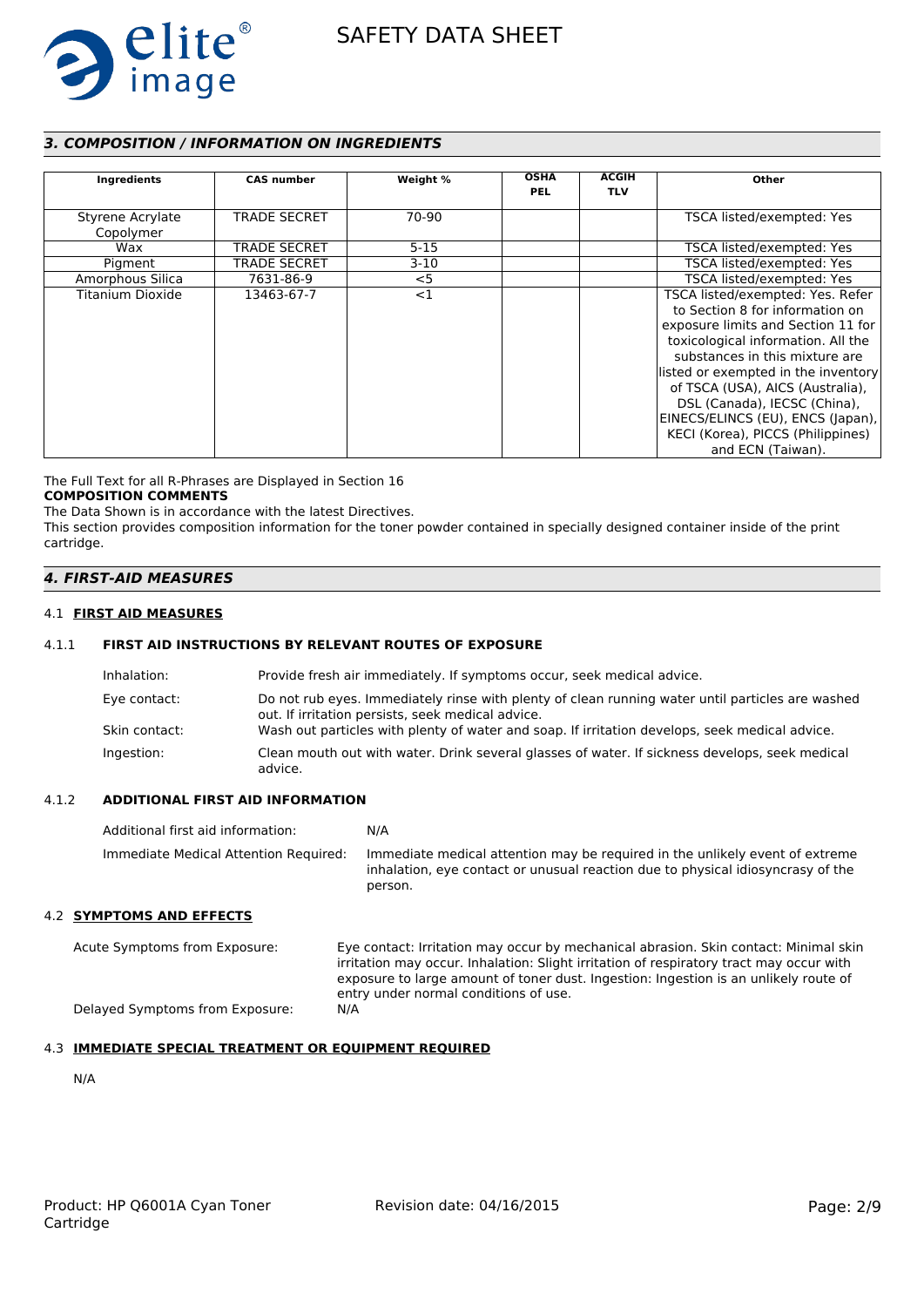

### *5. FIRE-FIGHTING MEASURES*

#### 5.1 **EXTINGUISHING MEDIA**

| Recommended Extinguishing Media:    | Water, foam, dry chemical |
|-------------------------------------|---------------------------|
| Extinguishing Media Not to be Used: | None known.               |

#### 5.2 **SPECIAL HAZARD**

Unusual Fire/Explosion Hazards: Toner, like most organic powders, is capable of creating a dust explosion when particles form thick clouds in the presence of an ignition source. Carbon monoxide and carbon dioxide are hazardous resulting gases.

Extinguishing Media Not to be Used: N/A

#### 5.3 **ADVICE FOR FIRE FIGHTERS**

Avoid inhalation of smoke. Wear protective cloting an wear self-contained breathing apparatus

#### *6. ACCIDENTAL RELEASE MEASURES*

#### 6.1 **PERSONAL PRECAUTIONS, PROTECTIVE EQUIPMENT AND EMERGENCY PROCEDURES**

#### 6.1.1 **PRECAUTIONS FOR NON-EMERGENCY PERSONNEL**

Avoid dispersal of dust in the air. (Do not clear dust surfaces with compressed air.). Do not breathe dust.

#### 6.1.2 **ADDITIONAL FIRST AID INFORMATION**

N/A

#### 6.1.3 **PERSONAL PROTECTION**

Wear personal protective equipment as described in Section 8.

#### 6.2 **ENVIRONMENTAL PRECAUTIONS**

Regulatory Information: Keep product out of sewers and watercourses.

#### 6.3 **METHODS AND MATERIAL FOR CONTAINMENT AND CLEANUP**

Spill or Leak Cleanup Procedures: Eliminate sources of ignition including sparks and flammables. Non-sparking tools should be used. Shelter the released material (powder) from wind to avoid dust formation and scattering. Vacuum or sweep the material into a sealed container. If a vacuum cleaner is used, it must be dust explosion-proof. Dispose of the material in accordance with Federal/state/local requirements.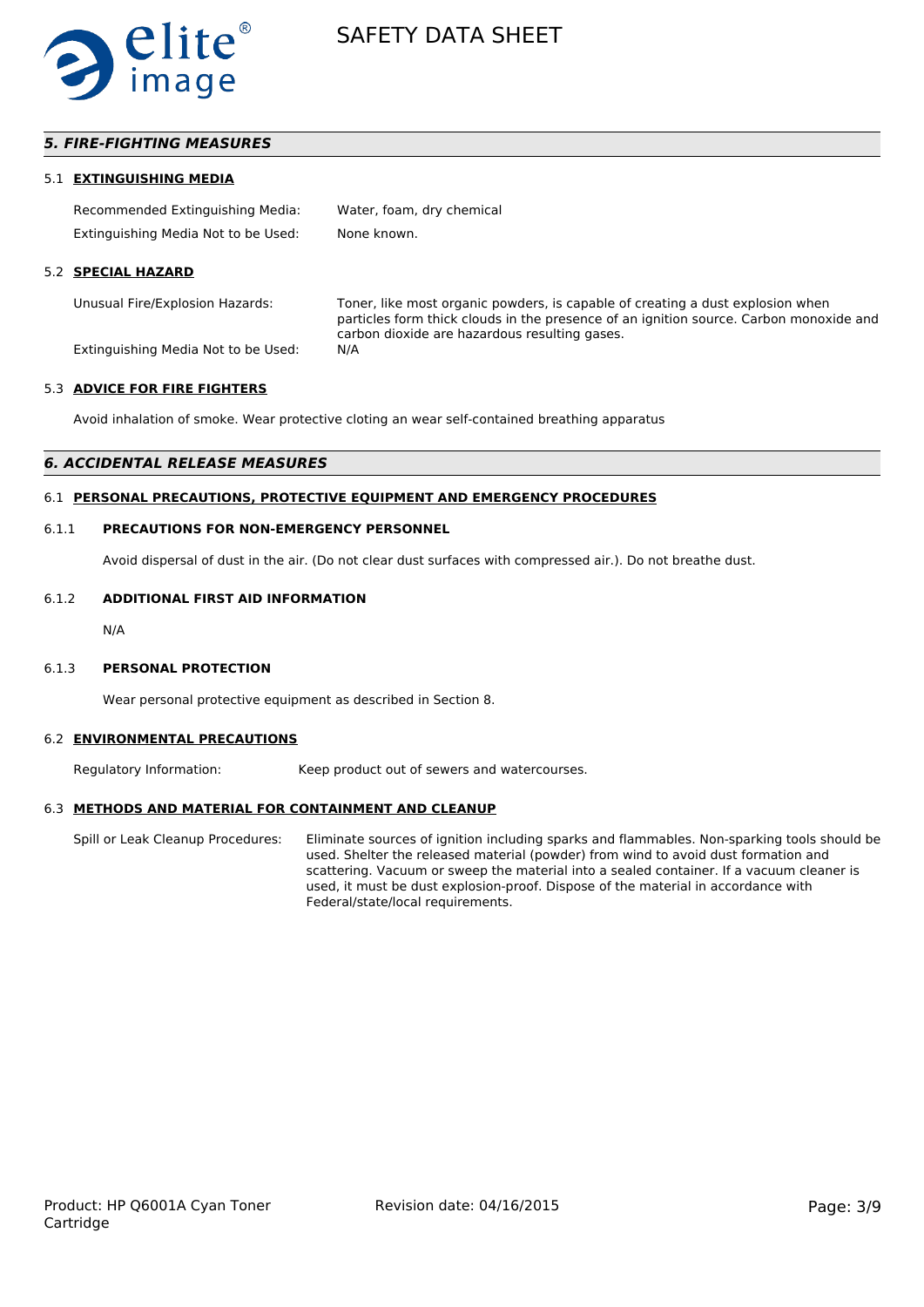

### *7. HANDLING AND STORAGE*

#### 7.1 **PRECAUTIONS FOR SAFE HANDLING**

Recommendations for Handling: No special precautions when used as intended. Keep containers closed, avoid creating dust. Keep away from ignition sources. Advice on General Hygiene: Never eat, drink or smoke in work areas. Practice good personal hygiene after using this material, especially before eating, drinking, smoking, using the restroom, or applying cosmetics.

#### 7.2 **CONDITIONS FOR SAFE STORAGE**

Avoid high temperatures, >100°F/32°C

#### 7.3 **SPECIFIC END USES**

Printing devices

#### *8. EXPOSURE CONTROLS/PERSONAL PROTECTION*

#### 8.1 **CONTROL PARAMETERS**

The best protection is to enclose operations and/or provide local exhaust ventilation at the site of chemical release in order to maintain airborne concentrations of the product below OSHA PELs (See Section 3). Local exhaust ventilation is preferred because it prevents contaminant dispersion into the work area by controlling it at its source.

#### 8.2 **EXPOSURE CONTROLS**

#### **Respiratory protection:**

IMPROPER USE OF RESPIRATORS IS DANGEROUS. Seek professional advice prior to respirator selection and use. Follow OSHA respirator regulations (29 CFR 1910.134 and 1910.137) and, if necessary, wear a NIOSH approved respirator. Select respirator based on its suitability to provide adequate worker protection for given work conditions, levels of airborne contamination, and sufficient levels of oxygen.

#### **Eye/Face Protection:**

Contact lenses are not eye protective devices. Appropriate eye protection must be worn instead of, or in conjunction with contact lenses.

#### **Hand/Skin Protection:**

For emergency or non-routine operations (cleaning spills, reactor vessels, or storage tanks), wear an SCBA. WARNING! Air purifying respirators do not protect worker in oxygen deficient atmospheres.

#### **Additional Protection:**

N/A

#### **Protective Clothing and Equipment:**

Wear chemically protective gloves, boots, aprons, and gauntlets to prevent prolonged or repeated skin contact. Wear splashproof chemical goggles and face shield when working with liquid, unless full face piece respiratory protection is worn.

#### **Safety Stations:**

Make emergency eyewash stations, safety/quick-drench showers, and washing facilities available in work area.

#### **Contaminated Equipment:**

Separate contaminated work clothes from street clothes. Launder before reuse. Remove material from your shoes and clean personal protective equipment. Never take home contaminated clothing.

#### **Comments:**

Never eat, drink or smoke in work areas. Practice good personal hygiene after using this material, especially before eating, drinking, smoking, using the restroom, or applying cosmetics.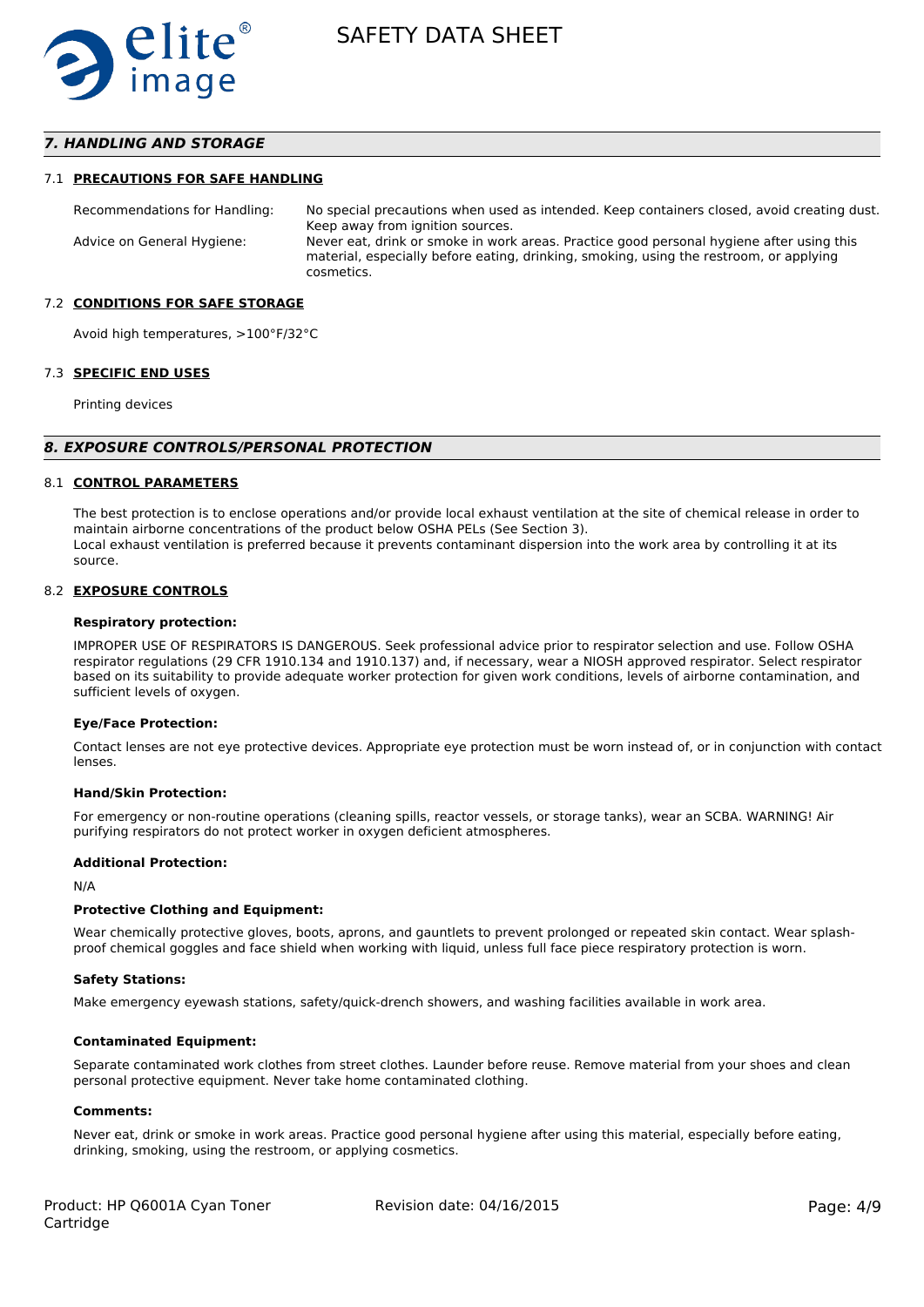

# *9. PHYSICAL AND CHEMICAL PROPERTIES*

### 9.1 **DETAIL INFORMATION**

| Physical state:            | APPEARANCE: Fine cyan powder |
|----------------------------|------------------------------|
| Color:                     | Cyan                         |
| Odor:                      | None or slight plastic odor  |
| Odor threshold:            | N/A                          |
|                            |                              |
| Boiling point:             | N/A                          |
| Melting point:             | N/A                          |
| Flash point:               | N/A                          |
| <b>Explosion limits:</b>   | N/A                          |
| Relative density:          | $1.0 - 1.5$                  |
| Auto-ignition temperature: | N/A                          |
|                            |                              |

#### 9.2 **OTHER INFORMATION**

SOLUBILITY: Negligible in water. Partially soluble in some organic solvents such as Toluene and Tetrahydrofuran.

# *10. CHEMICAL STABILITY AND REACTIVITY*

### 10.1 **Reactivity:**

| <b>Reactivity Hazards:</b><br>Data on Mixture Substances: | None<br>None                                                                                                   |
|-----------------------------------------------------------|----------------------------------------------------------------------------------------------------------------|
| 10.2 Chemical Stability:                                  | The product is stable. Under normal conditions of storage and use, hazardous<br>polymerisation will not occur. |
| 10.3 Hazardous Polymerization:                            | Stable under conditions of normal use.                                                                         |
| 10.4 Conditions to Avoid:                                 | Keep away from heat, flame, sparks and other ignition sources.                                                 |
| 10.5 Incompatible Materials:                              | Strong oxidising materials                                                                                     |
| 10.6 Hazardous Decomposition:                             | Will not occur.                                                                                                |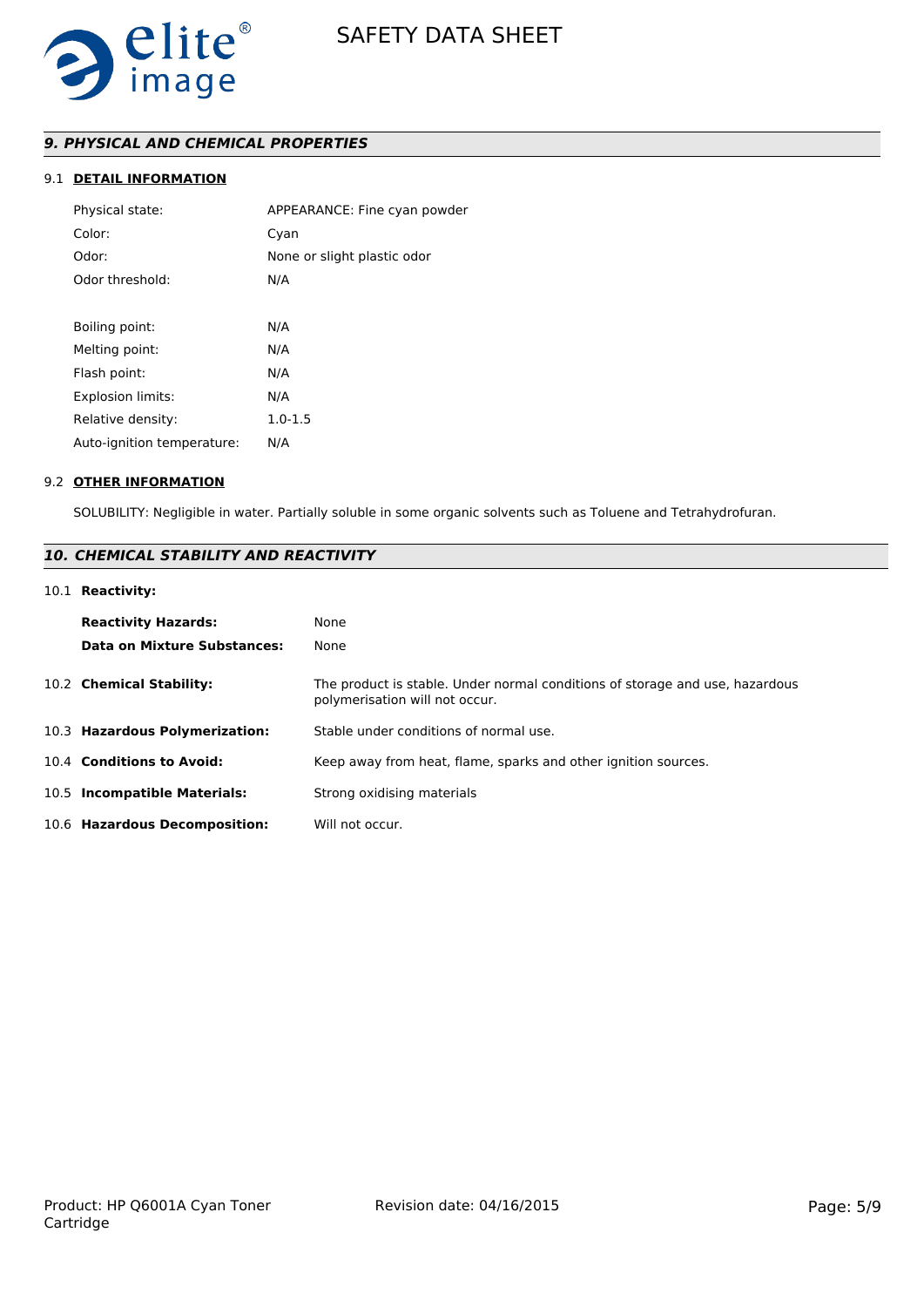

# *11. INFORMATION ON TOXICOLOGICAL EFFECT*

| <b>Mixtures:</b>                                               | According to our test results of this or similar mixture, and the information provided by the<br>suppliers about the substances contained in this mixture, seriously damaging effect is not<br>expected when this mixture is treated in accordance with standard industrial practices and<br>Federal/state/local requirements. Refer to Section 2 for potential health effects and Section 4 for<br>first aid measures.                                                                                                                                                                                                                                                                                                                                                                                                                                                                                                                                                                                                                                                                                                                           |
|----------------------------------------------------------------|---------------------------------------------------------------------------------------------------------------------------------------------------------------------------------------------------------------------------------------------------------------------------------------------------------------------------------------------------------------------------------------------------------------------------------------------------------------------------------------------------------------------------------------------------------------------------------------------------------------------------------------------------------------------------------------------------------------------------------------------------------------------------------------------------------------------------------------------------------------------------------------------------------------------------------------------------------------------------------------------------------------------------------------------------------------------------------------------------------------------------------------------------|
| <b>Acute Toxicity:</b>                                         | Oral: LD50 rat > 5,000 mg/kg (OECD 425) (a similar product)                                                                                                                                                                                                                                                                                                                                                                                                                                                                                                                                                                                                                                                                                                                                                                                                                                                                                                                                                                                                                                                                                       |
| <b>Skin Corrosion/Irritation:</b>                              | N/A                                                                                                                                                                                                                                                                                                                                                                                                                                                                                                                                                                                                                                                                                                                                                                                                                                                                                                                                                                                                                                                                                                                                               |
| <b>Serious Eye Damage:</b>                                     | N/A                                                                                                                                                                                                                                                                                                                                                                                                                                                                                                                                                                                                                                                                                                                                                                                                                                                                                                                                                                                                                                                                                                                                               |
| Inhalation:                                                    | N/A                                                                                                                                                                                                                                                                                                                                                                                                                                                                                                                                                                                                                                                                                                                                                                                                                                                                                                                                                                                                                                                                                                                                               |
| <b>Sensitization:</b>                                          | Respiratory Sensitization: No test data available. None of the substances in this mixture is<br>classified as a respiratory sensitizer.                                                                                                                                                                                                                                                                                                                                                                                                                                                                                                                                                                                                                                                                                                                                                                                                                                                                                                                                                                                                           |
| <b>Mutagenicity:</b>                                           | Ames test (Salmonella typhimurium, Escherichia coli) negative. (a similar product)                                                                                                                                                                                                                                                                                                                                                                                                                                                                                                                                                                                                                                                                                                                                                                                                                                                                                                                                                                                                                                                                |
| <b>Carcinogenicity:</b>                                        | No test data available. Titanium Dioxide is listed by IARC as Group 2B (possibly carcinogenic to<br>humans); however, inhalation tests of Titanium Dioxide by Muhle et al. (Reference 2 - Test Data)<br>showed no significant carcinogenicity. Moreover, IARC monograph vol. 93 states that exposure<br>levels are assumed to be lower in the user industries, with the possible exception of workers who<br>handle large quantities of Titanium Dioxide. Titanium Dioxide in this mixture is within a small<br>quantity and mostly in a bound form. Therefore, no significant exposure to Titanium Dioxide is<br>thought to occur during the use of the product.                                                                                                                                                                                                                                                                                                                                                                                                                                                                                 |
| <b>Reproductive Toxicity:</b>                                  | No test data available. None of the substances in this mixture is classified for reproductive toxicity.                                                                                                                                                                                                                                                                                                                                                                                                                                                                                                                                                                                                                                                                                                                                                                                                                                                                                                                                                                                                                                           |
| <b>STOT - Single Exposure:</b>                                 | N/A                                                                                                                                                                                                                                                                                                                                                                                                                                                                                                                                                                                                                                                                                                                                                                                                                                                                                                                                                                                                                                                                                                                                               |
| <b>STOT - Multiple Exposure:</b><br>Ingestion:                 | No test data available. Inhalation tests of a toner for two years showed no significant<br>carcinogenicity. (Reference 1 - Test Data) In rats, chronic exposure to toner concentrations 4<br>mg/m3 and over lead to an accumulation of particles in the lung as well as to persistent<br>inflammatory processes and slight to moderate fibrotic changes in the lungs of rats. In hamsters,<br>these effects were only observed at significantly higher concentrations ( $>$ 20 mg/m3). The particle<br>accumulation in the lung tissue of the experimental animals is attributed to a damage and<br>overload of the lung clearance mechanisms and is called "lung overloading". This is not an effect<br>specific to toner dust but is generally observed when high concentrations of other, slightly soluble<br>dusts are inhaled. The lowest-observable-effect-level (LOEL) was 4 mg/m3 and the no-observable-<br>effect-level (NOEL) was 1 mg/m3 in rats. The NOEL was greater than 6 mg/m3 in hamsters.<br>(Reference 2 - Test Data) Toner concentration under the normal use of this product is estimated to<br>be less than 1 mg/m3.<br>N/A |
| <b>Hazard Class Information:</b>                               | N/A                                                                                                                                                                                                                                                                                                                                                                                                                                                                                                                                                                                                                                                                                                                                                                                                                                                                                                                                                                                                                                                                                                                                               |
| <b>Mixture on Market Data:</b>                                 | N/A                                                                                                                                                                                                                                                                                                                                                                                                                                                                                                                                                                                                                                                                                                                                                                                                                                                                                                                                                                                                                                                                                                                                               |
| Symptoms:                                                      | N/A                                                                                                                                                                                                                                                                                                                                                                                                                                                                                                                                                                                                                                                                                                                                                                                                                                                                                                                                                                                                                                                                                                                                               |
| Delayed/Immediate Effects: N/A<br><b>Test Data on Mixture:</b> | (Reference 1) "Negative Effect of Long-term Inhalation of Toner on Formation of<br>8-Hydroxydeoxyguanosine in DNA in the Lungs of Rats in Vivo", Yasuo Morimoto, et. Al., Inhalation<br>Toxicology, Vol. 17 (13) p.749-753 (2005). (Reference 2) Studies by Muhle, Bellmann,<br>Creutzenberg et al. "Lung clearance and retention of toner, utilizing a tracer technique during<br>chronic inhalation exposure in rats." Fundam. Appl. Toxicol 17 (1991) p.300-313. "Lung clearance<br>and retention of toner, TiO2, and crystalline Silica, utilizing a tracer technique during chronic<br>inhalation exposure in Syrian golden hamsters." Inhal. Toxicol. 10 (1998) p.731-751. "Subchronic<br>inhalation study of toner in rats." Inhal. Toxicol. 2 (1990) p.341-360. "Pulmonary response to toner<br>upon chronic inhalation exposure in rats." Fundam. Appl. Toxicol. 17 (1991) p.280-299.<br>"Pulmonary response to toner, TiO2 and crystalline Silica upon chronic inhalation exposure in<br>Syrian golden hamsters." Inhal. Toxicol. 10 (1998) p.699-729.                                                                                  |
| <b>Not Meeting Classification:</b>                             | N/A                                                                                                                                                                                                                                                                                                                                                                                                                                                                                                                                                                                                                                                                                                                                                                                                                                                                                                                                                                                                                                                                                                                                               |
| <b>Routes of Exposure:</b>                                     | N/A                                                                                                                                                                                                                                                                                                                                                                                                                                                                                                                                                                                                                                                                                                                                                                                                                                                                                                                                                                                                                                                                                                                                               |
| <b>Interactive Effects:</b>                                    | N/A                                                                                                                                                                                                                                                                                                                                                                                                                                                                                                                                                                                                                                                                                                                                                                                                                                                                                                                                                                                                                                                                                                                                               |
| <b>Absence of Specific Data:</b>                               | N/A                                                                                                                                                                                                                                                                                                                                                                                                                                                                                                                                                                                                                                                                                                                                                                                                                                                                                                                                                                                                                                                                                                                                               |
| Mixture vs Substance Data: N/A                                 |                                                                                                                                                                                                                                                                                                                                                                                                                                                                                                                                                                                                                                                                                                                                                                                                                                                                                                                                                                                                                                                                                                                                                   |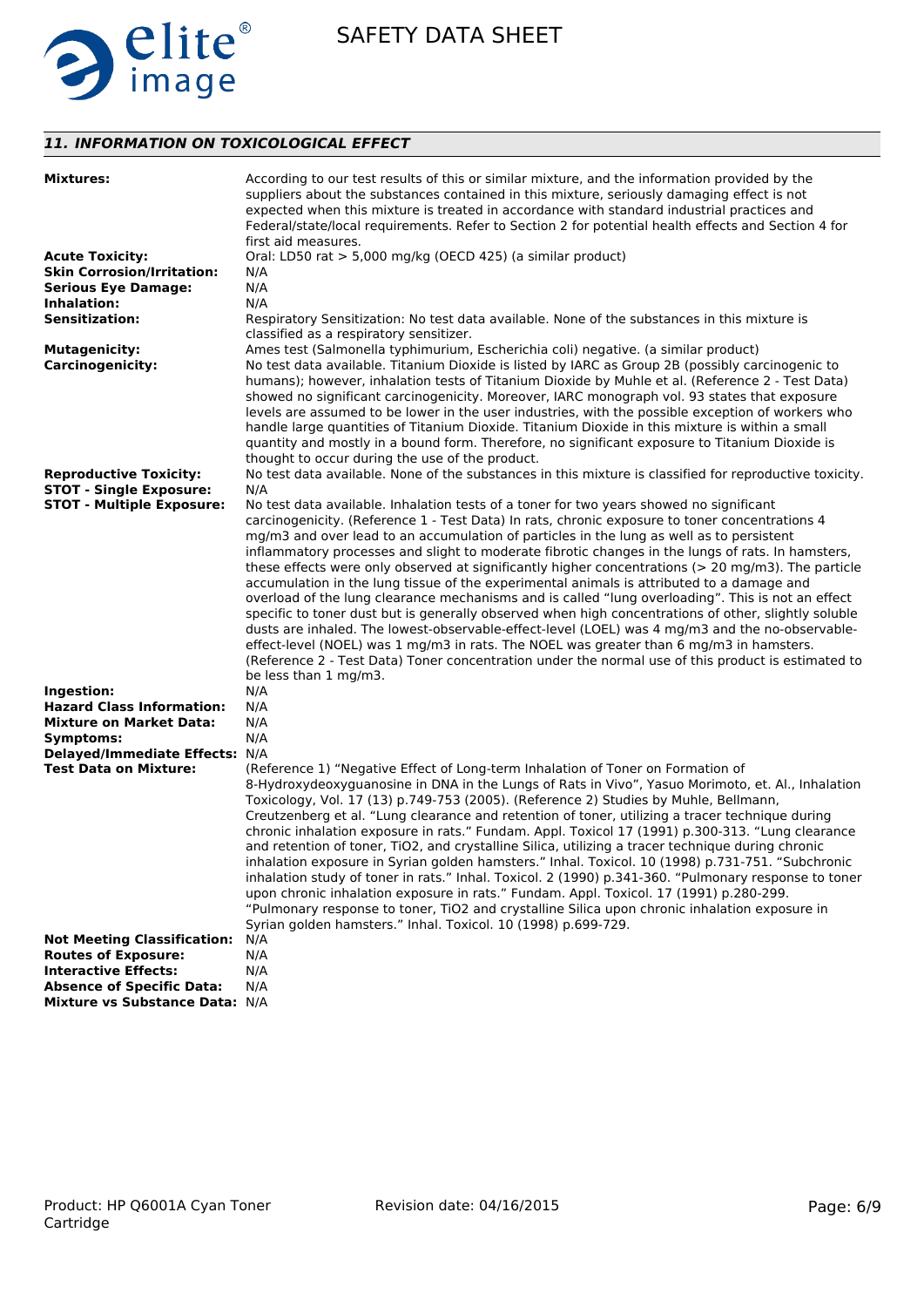

### *12. ECOLOGICAL INFORMATION*

| 12.1 <b>Eco toxicity:</b>           | According to the information provided by the suppliers about the substances contained in this<br>mixture, this mixture is not expected to be harmful to ecology. |
|-------------------------------------|------------------------------------------------------------------------------------------------------------------------------------------------------------------|
| 12.2 Degradability:                 | N/A                                                                                                                                                              |
| 12.3 Bioaccumulation Potential: N/A |                                                                                                                                                                  |
| 12.4 Mobility in Soil:              | N/A                                                                                                                                                              |
| 12.5 PBT & vPvB Assessment:         | N/A                                                                                                                                                              |
| 12.6 Other Adverse Effects:         | None known.                                                                                                                                                      |

# *13. DISPOSAL CONSIDERATIONS*

#### **Disposal Information:**

 Dispose as a solid waste in accordance with local authority regulations. Empty container retains product residue.

#### **Physical/Chemical Properties that affect Treatment:**

Symbol: This product is not classified as dangerous

Risk Phrases: This product is not classified according to the federal, state and local environmental regulations.

#### **Waste Treatment Information:**

Do not shred toner cartridge, unless dust-explosion prevention measures are taken. Finely dispersed particles may form explosive mixtures in air. Dispose of in compliance with federal, state, and local regulations.

### **Personal Protection Required:**

N/A

| <b>14. TRANSPORT INFORMATION</b> |                                                                                                                                             |  |
|----------------------------------|---------------------------------------------------------------------------------------------------------------------------------------------|--|
| 14.1 <b>ID Number:</b>           | None. Not a regulated material under the United States DOT, IMDG, ADR, RID, or ICAO/IATA.                                                   |  |
| 14.2 Shipping Name:              | None. Not a regulated material under the United States DOT, IMDG, ADR, RID, or ICAO/IATA.                                                   |  |
| 14.3 Hazard Class:               | None. Not a regulated material under the United States DOT, IMDG, ADR, RID, or ICAO/IATA.                                                   |  |
| 14.4 Packing Group:              | N/A                                                                                                                                         |  |
| 14.5 Environmental Hazards:      | Not a marine pollutant according to the IMDG Code. Not environmentally hazardous according<br>to the UN Model Regulations, ADR, RID or ADN. |  |
| 14.6 User Precautions:           | Do not open or break a container during transportation unless absolutely needed.                                                            |  |
| 14.7 Bulk Transport:             | N/A                                                                                                                                         |  |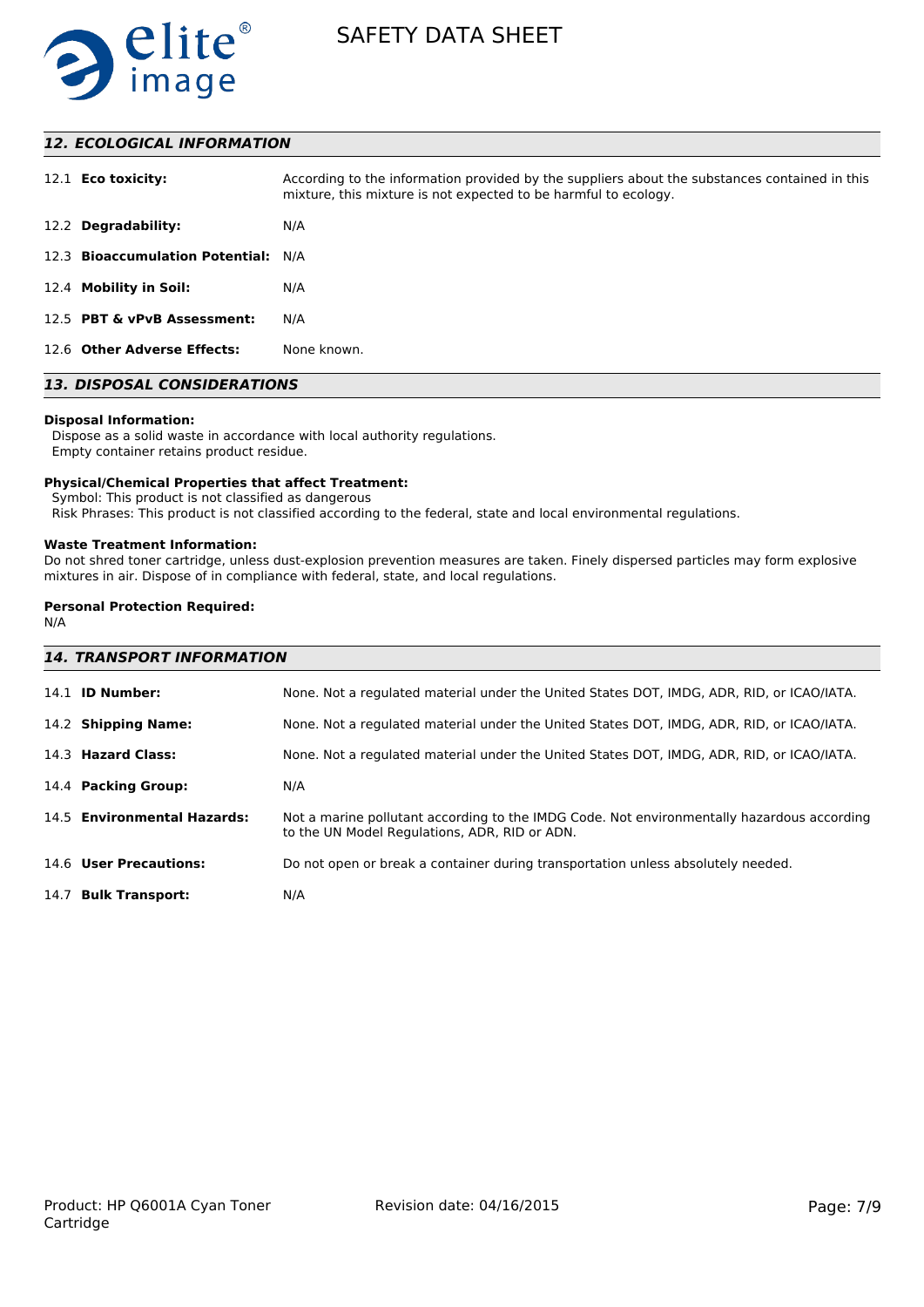

# *15. REGULATORY INFORMATION*

| 15.1 Regulatory Information: | TSCA: All the substances in this mixture are listed or exempted in accordance with TSCA. |
|------------------------------|------------------------------------------------------------------------------------------|
|------------------------------|------------------------------------------------------------------------------------------|

**EPA Regulatory Information:** N/A

**CERCLA Reportable Quantity:** Not applicable to this mixture.

#### 15.2 **Superfund Information:**

**Hazard Categories:**

**Immediate:** N/A

**Delayed:** N/A

**Fire:** N/A

**Pressure:** N/A

**Reactivity:** N/A

**Section 302 - Extremely Hazardous:** Not applicable to this mixture.

**Section 311 - Hazardous:** Immediate health hazard: No (All the ingredients of this product are bound within the mixture.) Chronic health hazard: No (All the ingredients of this product are bound within the mixture.) Sudden release of pressure hazard: No. Reactive hazard: No.

| 15.3 State Regulations:            | California Proposition 65 (Safe Drinking Water and Toxic Enforcement Act of 1986): This<br>product is in compliance with the regulation as all ingredients are bound within the<br>mixture.   |
|------------------------------------|-----------------------------------------------------------------------------------------------------------------------------------------------------------------------------------------------|
| 15.4 Other Regulatory Information: | This mixture complies with the requirements of the RoHS Directive 2011/65/EU and its<br>amendment directives. Please refer to any other Federal/state/local measures that may be<br>relevant. |
| <b>16. OTHER INFORMATION</b>       |                                                                                                                                                                                               |
| <b>General Comments:</b>           | This information is based on our current knowledge. It should not therefore be construed as                                                                                                   |

| <br>This implified on subcurst care another who meager it should not therefore be constructed       |
|-----------------------------------------------------------------------------------------------------|
| guaranteeing specific properties of the products as described or their suitability for a particular |
| application                                                                                         |
|                                                                                                     |

**Creation Date of this SDS:** 09/22/2015